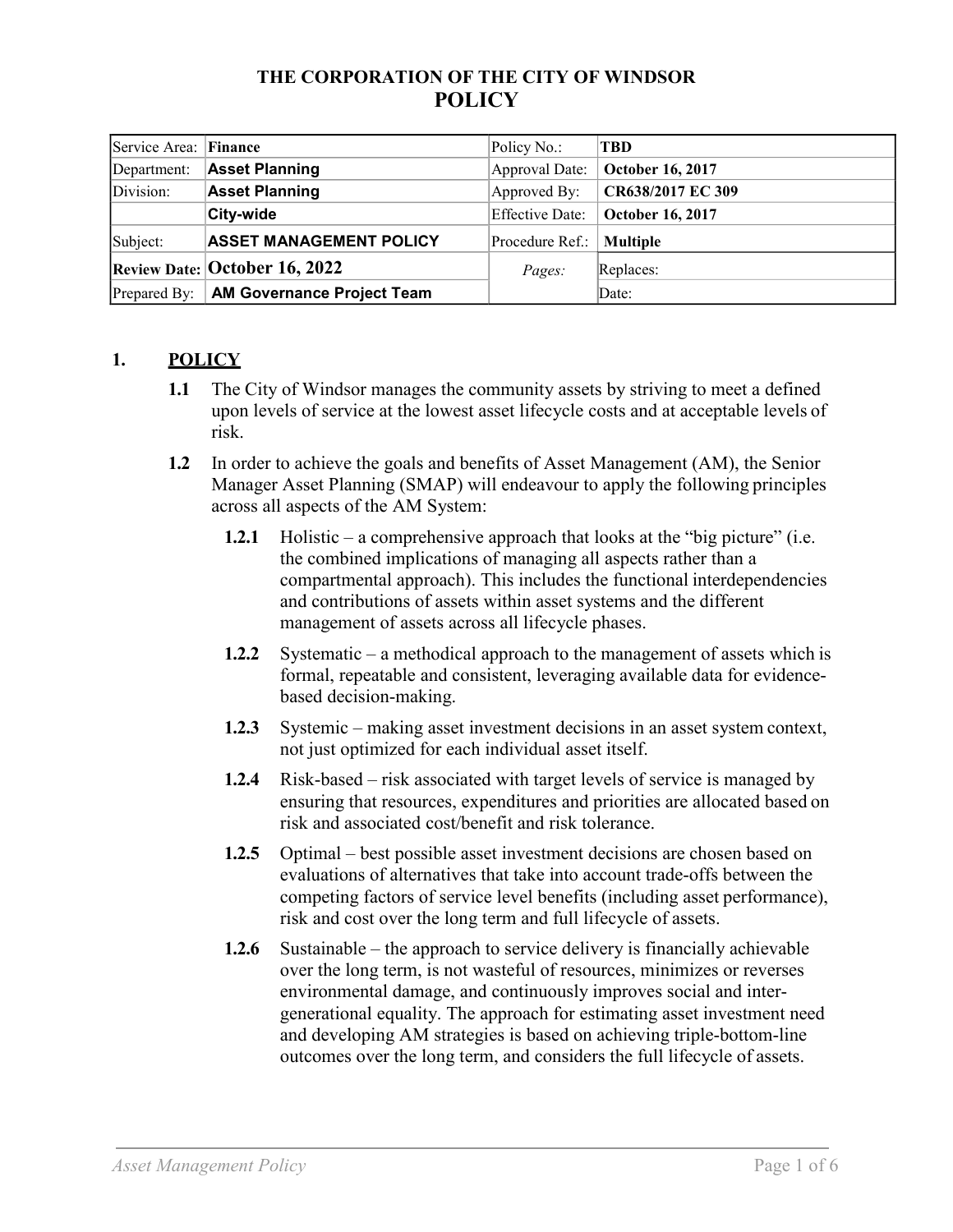- **1.2.7** Integrated all of the above principles are coordinated to ensure the delivery of justified services and well-defined outcomes.
- **1.2.8** Aligned the AM System complements and contributes to achievement of the strategic objectives of the City, as well as complying with relevant legislation and regulations.

### **2. PURPOSE**

This Asset Management Policy describes the City of Windsor's intentions and directions for asset management, as formally expressed by its senior management. It confirms the City's commitment to managing community assets in a short and concise document and sets out the principles that will be adopted in applying asset management to achieve the Council's strategic objectives.

- **2.1** Establish responsible governance for the practice of asset management by the City.
- **2.2** Document the City's commitment to asset management and the continuous improvement of asset management practices.
- **2.3** Guide staff in the development and administration of an asset management approach by defining over-arching principles for asset management which are appropriate for the City's business, and are reasonable, logical, and necessary for delivery of sustainable, affordable services.

## **3. SCOPE**

- **3.1** This Policy applies to those departments within the City of Windsor that manage or influence community assets or asset systems that deliver services to the community and citizens in the City of Windsor. City policies are approved by Council and while staff, public and other agencies may provide input on the nature and content of the policy, Council retains the authority to approve, update, amend or rescind policies.
- **3.2** The City of Windsor's asset management system should inform existing corporate strategy, business planning and budget management systems and processes already in place. The asset management system complements and aligns to these initiatives.
- **3.3** The implementation, review and reporting back regarding this policy is expected to be integrated within the City's business processes. Due to the importance of this policy, it will be reviewed in concert with the Asset Management Plan.
- **3.4** This policy will endeavour to work in concert with Council strategic direction and related plans and policies which impact on scope.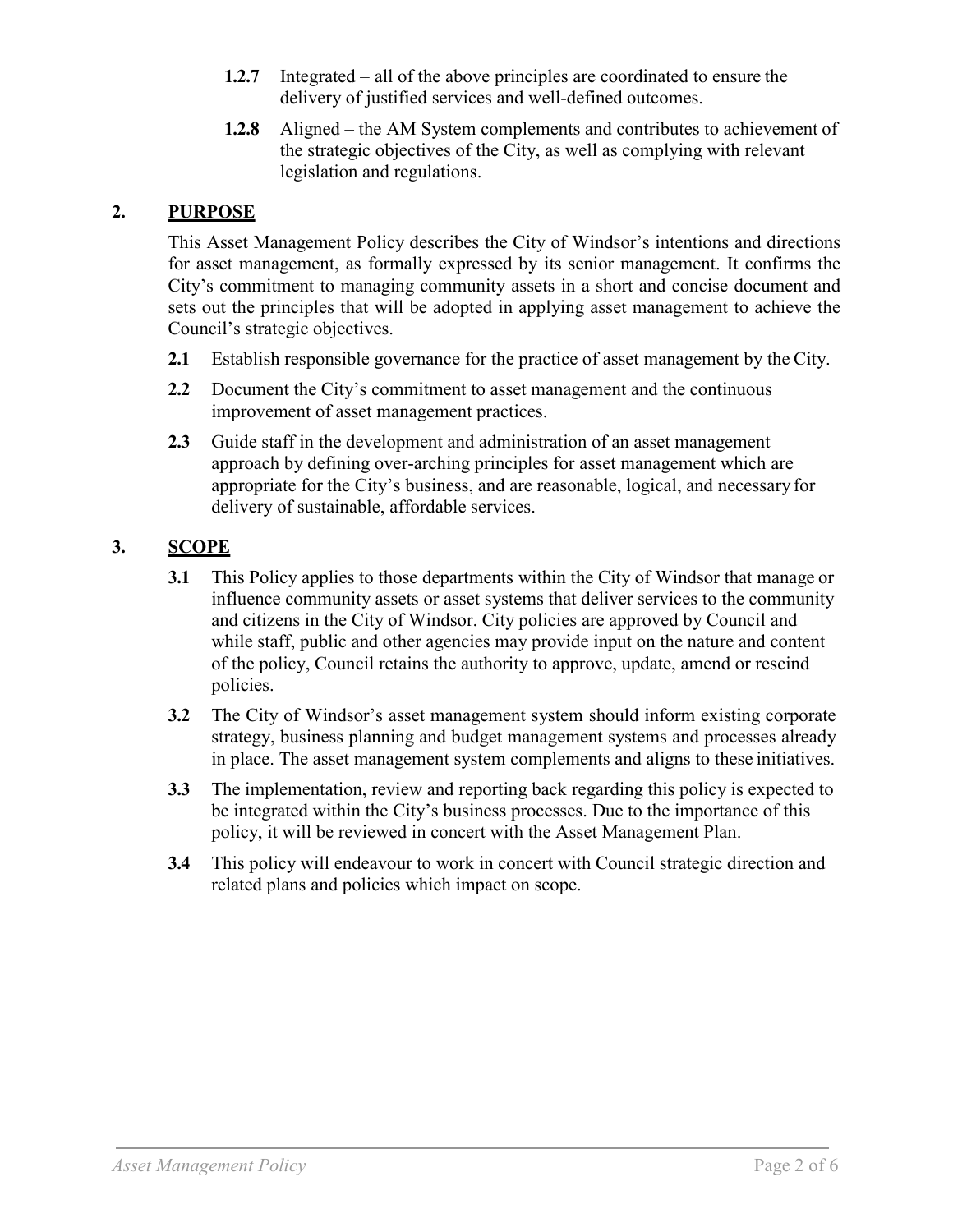#### **4. RESPONSIBILITY**

#### **4.1** The Organizational Structure for AM Governance shall be as follows:



*Note: CMMS = Computerized Maintenance Management System*

- **4.1.1** The Council will be responsible for:
	- **4.1.1.1** Maintaining the necessary corporate capacity (including, but not limited to, resourcing, financial support, staff competencies, business processes, data and integrated information systems) to support the elements and practices of an AM System.
	- **4.1.1.2** Setting priorities for Asset Management and articulating community values.
	- **4.1.1.3** Approving asset funding through five year capital budget and 20 year long range financial plans.
- **4.1.2** The CAO is responsible for:
	- **4.1.2.1** Directing/facilitating the review of this Policy at a minimum of every five (5) years, or as often as necessary.
	- **4.1.2.2** Implementation of this AM Policy and supporting AM System, including the provision of appropriate and timely advice regarding its effectiveness in the supporting achievement of Council's strategic objectives.
	- **4.1.2.3** Establishing an Asset Planning Steering Committee and appointing of the cross-functional representatives from relevant business areas to serve on the Steering Committee as well as Chair for the Steering Committee.
- **4.1.3** The Steering Committee Chair is responsible for;
	- **4.1.3.1** Ensuring an acceptable accounting structure is developed that supports the sustainable management of assets.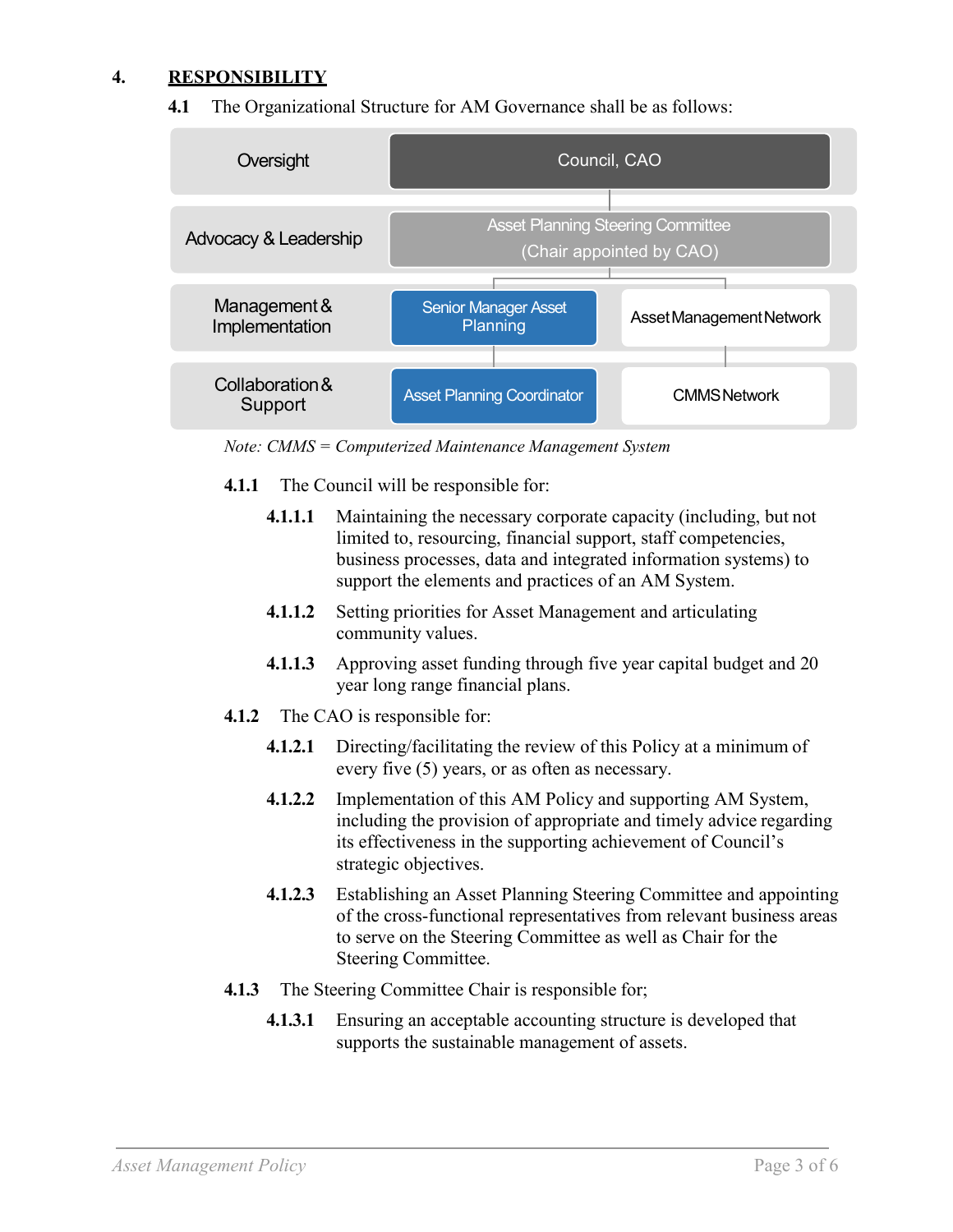- **4.1.3.2** Ensuring the development and implementation of funding strategies to support implementation of this policy, based on available resources.
- **4.1.3.3** Serving as Chair of the Asset Planning Steering Committee
- **4.1.4** Detailed responsibilities within the governance structure are assigned in the AM Framework.

## **5. GOVERNING RULES AND REGULATIONS**

- **5.1** At the direction of City Council the City of Windsor shall use best efforts to:
	- **5.1.1** Make informed decisions, based on TBL understanding of service performance, cost, and risk associated with community asset decisions, including additions and deletions. Tradeoffs should be articulated and evaluated, and the basis for the decision recorded.
	- **5.1.2** Integrate corporate, financial, business, land-use, environmental, community, technical, regulatory and budgetary planning for community assets.
	- **5.1.3** Establish a clear structure of organizational accountability and responsibility for service delivery, managing risk, and the inventory, condition, use and performance of assets.
	- **5.1.4** Define and articulate service levels and outcomes, including required levels of operations, maintenance, and replacements linked to new infrastructure.
	- **5.1.5** Consult with stakeholders where appropriate and when sufficient information is available in a format that is useful to stakeholders to make an informed decision.
	- **5.1.6** Manage assets to achieve sustainable service delivery, considering financial, social and environmental sustainability goals, including awareness of intergenerational equity, climate change, resource scarcity, and the precautionary principle.
	- **5.1.7** Pursue best appropriate practices as applicable to the state of AM, state of the assets, and the data available for evidence-based decision-making.
	- **5.1.8** Maintain a prioritized improvement plan for the continuous improvement of the AM System.
	- **5.1.9** Recognize that that there are constantly changing financial, social and environmental opportunities, constraints and challenges that surround all services and assets delivered by the City, and that asset management practices must be proactive and responsive to changing environments.
	- **5.1.10** Consider climate change impacts, how they may directly affect levels of service, and systematically build resiliency characteristics into assets, systems, and services.
- **5.2** Terms and definitions used to describe actions required.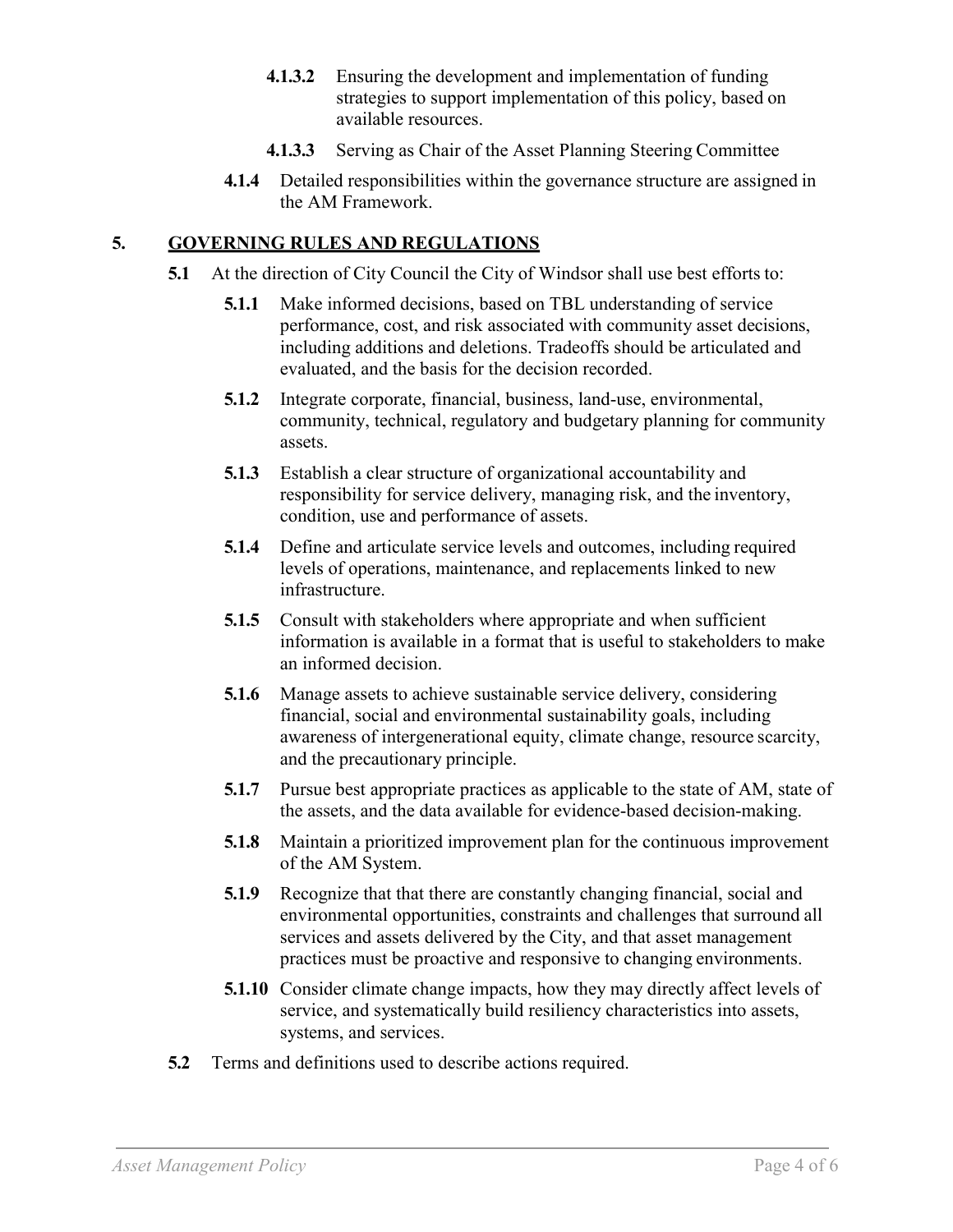- **5.2.1** Asset Management Plans will contain strategic, tactical and operational guidance for asset classes. These Asset Management Plans will assess the current status of types of assets and will become guiding documents for data management, condition assessment, operations, maintenance, renewal and replacement, and Capital Improvement Plan planning. They will be developed for all major asset classes (e.g., roads, bridges, water, wastewater, storm water, buildings, vehicles.). These plans will have, at a minimum, a 20-year outward focus and will be updated on a 5-year basis.
- **5.2.2** Organizational Capacity The City will work to clarify roles and responsibilities throughout the organization and ensure that the right skills and competencies are available for effective asset management.
- **5.2.3** Risk Management The City will have a good understanding of its corporate, asset, and operational risks in order to be confident that it is appropriately investing in any risk mitigation activities needed to manage service levels. In addition, the City will need to assess and quantify risk and consider the probability and consequence of failure when making Capital Improvement Plan, Operation & Maintenance, and other resource allocation decisions.
- **5.2.4** Triple Bottom Line (TBL) Approach staff will assess projects and initiatives based on a TBL and Life Cycle Cost (LCC) approach, wherein the City will consider financial, social and environmental costs and benefits.
- **5.2.5** Asset Data and Business Support Systems Asset data and supporting data systems, such as computerized maintenance management systems (CMMS) and geographic information systems (GIS), will be used by staff to enable asset management business processes and decision making.
- **5.2.6** Life Cycle Management investment decisions (Capital and Operating), whether large or small, are based on an understanding and optimizing the balance between total life-cycle costs, risks and benefits.
- **5.2.7** Regulations The City will adhere to all applicable regulations regarding their assets.
- **5.3** References and Related Documents
	- **5.3.1** Asset Management Philosophy and Framework

## **6. RECORDS, FORMS AND ATTACHMENTS**

- **6.1** Identify the filing and retention requirements of items generated.
- **6.2** List names of relevant forms and form numbers.
- **6.3** List attachments.
	- **6.3.1** Schedule A Key Asset Management Terms and Definitions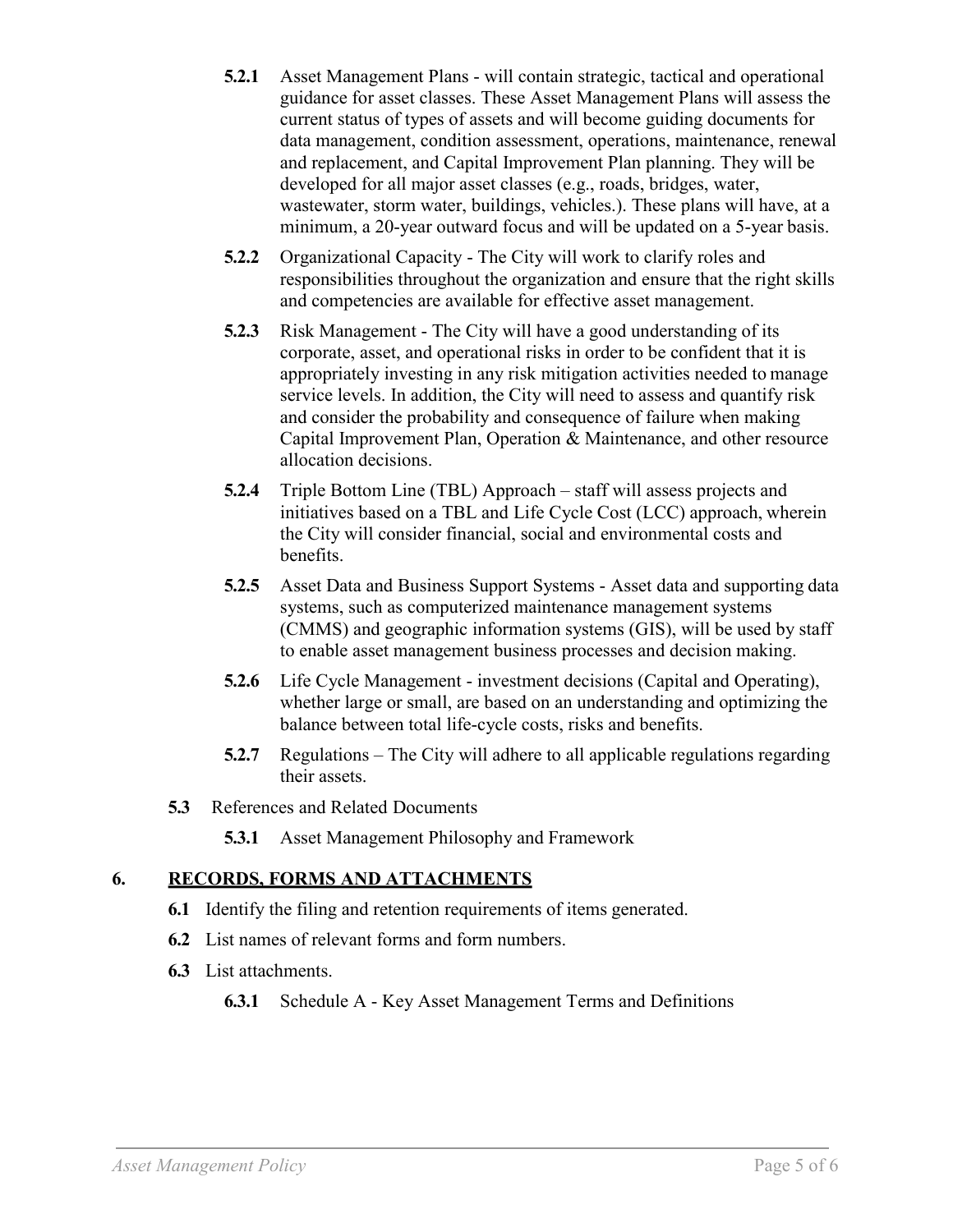### **SCHEDULE A**

# **Key Asset Management Terms and Definitions**

**Asset Management (AM)**: Co-ordinated activity of an organization to realize value from its assets. AM involves the balancing of costs, opportunities and risks against the desired performance of assets, to achieve organizational objectives (balancing may need to be considered over multiple timeframes). AM enables an organization to examine the need for, and performance of, assets and asset systems at different levels and in conjunction with non-asset solutions. Additionally, it enables the application of analytical approaches towards managing assets over the different stages of their lifecycle.

**Asset Management System (AM System)**: The complete set of interrelated or interacting elements used to effect theAM Policy and objectives and the processes to achieve those objectives. These elements that make up the AM System can include documents, procedures, tools, data, and the assets.

**Asset Management Strategy (AM Strategy)**: Documented information that specifies: how organizational objectives are converted into AM Objectives; the scope and role of the asset management system in supporting achievement of the AM Objectives; and the approach for developingAMPlans. (Framework)

**Asset Management Plan (AMP)**: A plan developed for the management of infrastructure assets that combines multi-disciplinary management strategies (including technical and financial) over the lifecycle of the asset in the most cost-effective manner to deliver a specified level of service. It specifies the activities, resources and timescales required for individual assets (or asset groups) to achieve the organization's AM Objectives. A significant component of the AMP is therefore a longterm program of works and cash flow projection for the activities. Examples of AMPs include Pavement Management Plans, Bridge Management Plans, and Fleet Management Plans. Each plan will vary in complexity depending on the asset group it pertains to.

**Community assets** – Assets managed or stewarded by the city on behalf of the community to deliver, or support delivery of, essential services. Includes traditional assets (roads and utilities), cultural assets (museums, monuments), and natural resources that are used in or impacted by the delivery of services (trees, parks, land,water).

**Business Case Evaluation (BCE)** -Aformalprocessundertakentoevaluatethebestalternativefor a project or initiative. The evaluation involves documenting the activity's Benefits/Cost ratio using lifecycle analysis.

**Level of Service (LOS)**: the parameters or combination of parameters that reflect the social, political, economic, and environmental outcomes that the organization delivers. Levels of service statements describe the outputs or objectives an organization or activity intends to deliver to customers

**Lifecycle Costs**: Lifecycle costs refer to the total cost of ownership over the life of an asset. This may include but is not limited to capital costs, operating costs, maintenance costs, renewal costs, replacement costs, environmental costs, and user delay.

**Probability of Failure** - The likelihood that a risk will occur (ref: CoW risk policy).

**Risk Management** -Theapplicationof aformalprocess toassessorganizationalrisks inorderto determine the resultant ranges of outcomes, their probability of occurrence, and what actions may be taken to reduce the organization's overall risk exposure.

**Triple Bottom Line**: Expands on the traditional view of an organization's financial bottom line by also measuringtheorganization'scommitmenttoeconomic,socio-culturalandenvironmentalfactors.